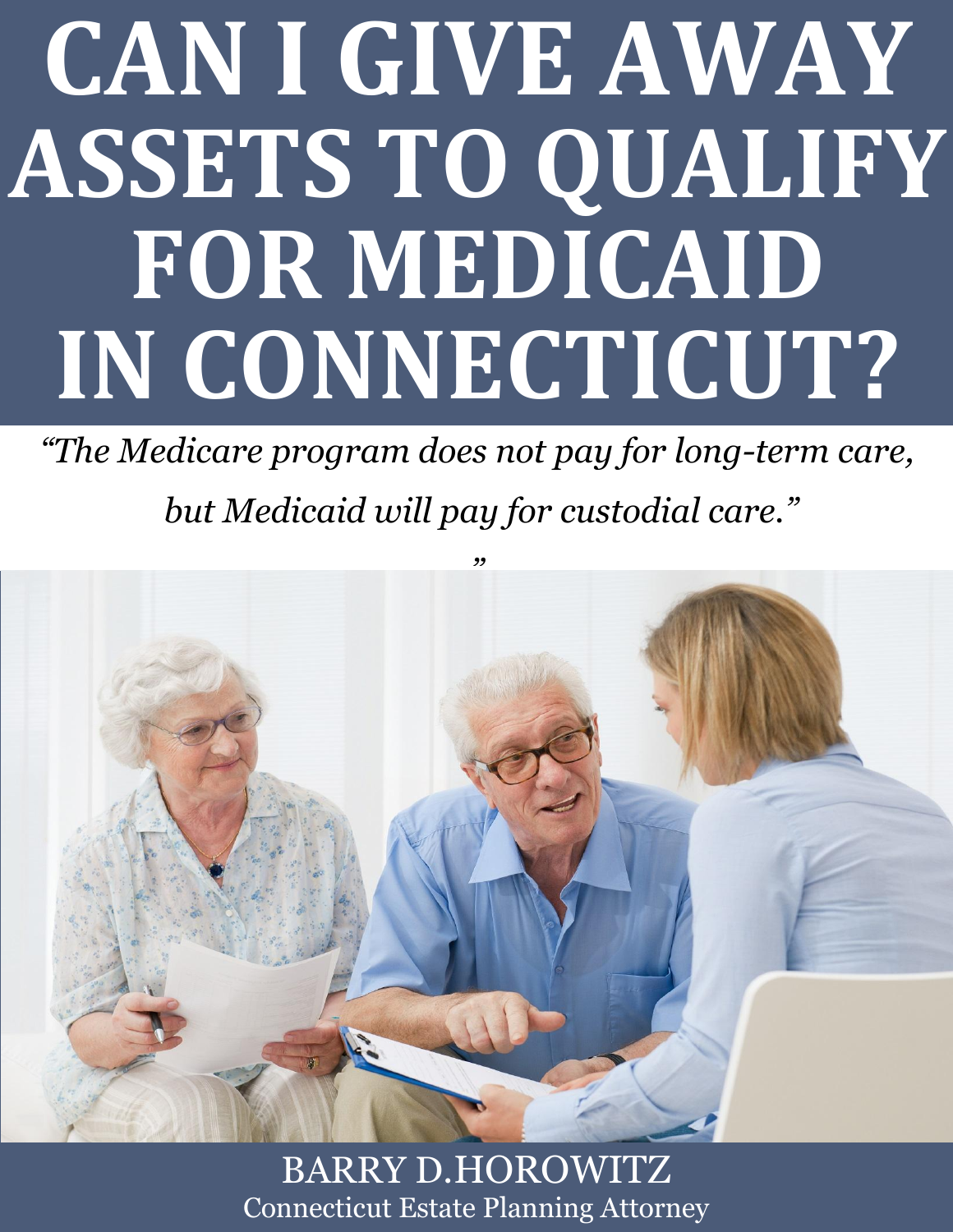

When you think about retirement, you probably envision good times with your family, travel, leisure activities, and overall relaxation. If you plan ahead effectively, your active retirement years can indeed be quite fruitful.

At the same time, you should also consider the twilight years that will follow. Many people become unable to handle all of their own activities of daily living at some point in time.

In fact, according to the United States Department of Health and Human Services, 70 percent of people who are reaching the age of 65 will someday need long-term care.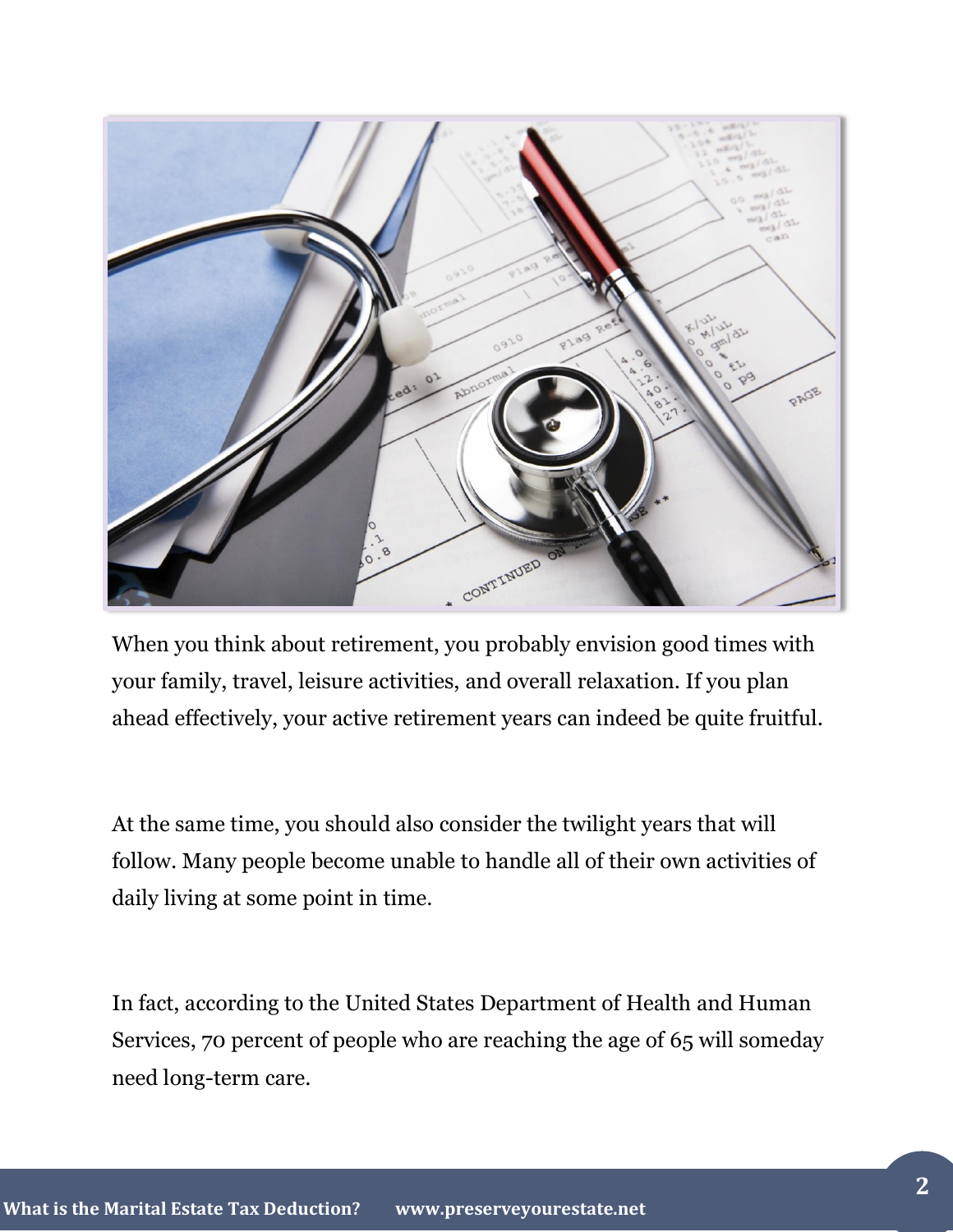You may be unconcerned because you will be qualified for Medicare coverage when you are a senior citizen. Unfortunately, Medicare does not pay for living assistance.

If you need help with your day-to-day needs, this is considered to be custodial care. Medicare pays for medical treatment, and it will pay for



convalescent care after surgery, but it does not pay for custodial care.

Paying out-ofpocket is not easy, because long-term care is very expensive. We

practice law in the state of Connecticut. In our state, the average annual charge for a private room in a nursing home exceeds \$100,000.

People often spend multiple years in these facilities, so you are looking at an expense that can be quite stifling. In fact, long-term care expenses could consume everything that you intended to leave to your loved ones after you pass away.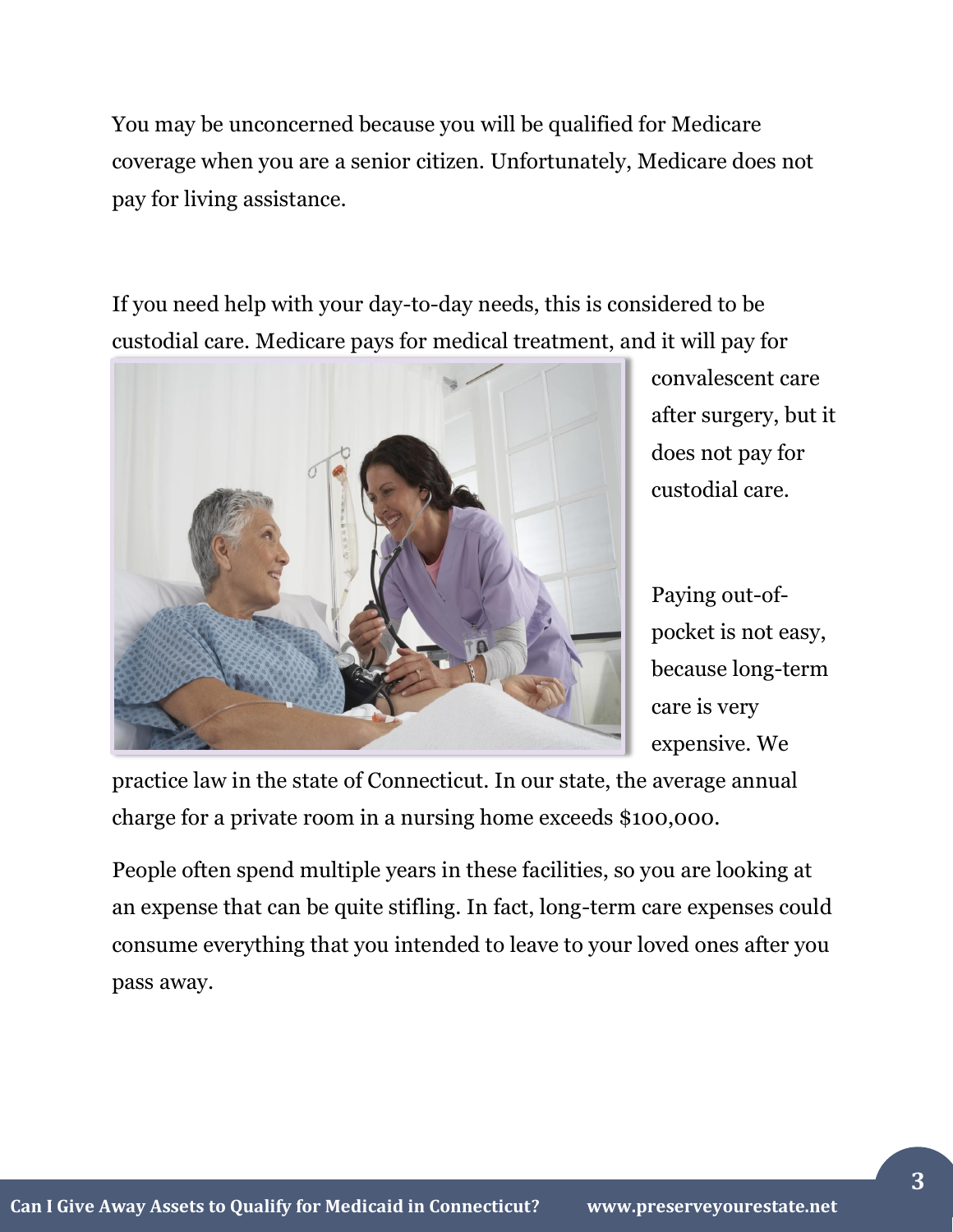# *MEDICAID*



The Medicare program does not pay for long-term care, but Medicaid will pay for custodial care. Medicaid is a government health insurance program that is specifically designed to help people who have significant financial need.

Because of the fact that it is a need-based program, there are income and asset limits. In most states, the asset limit for an individual is just \$2000.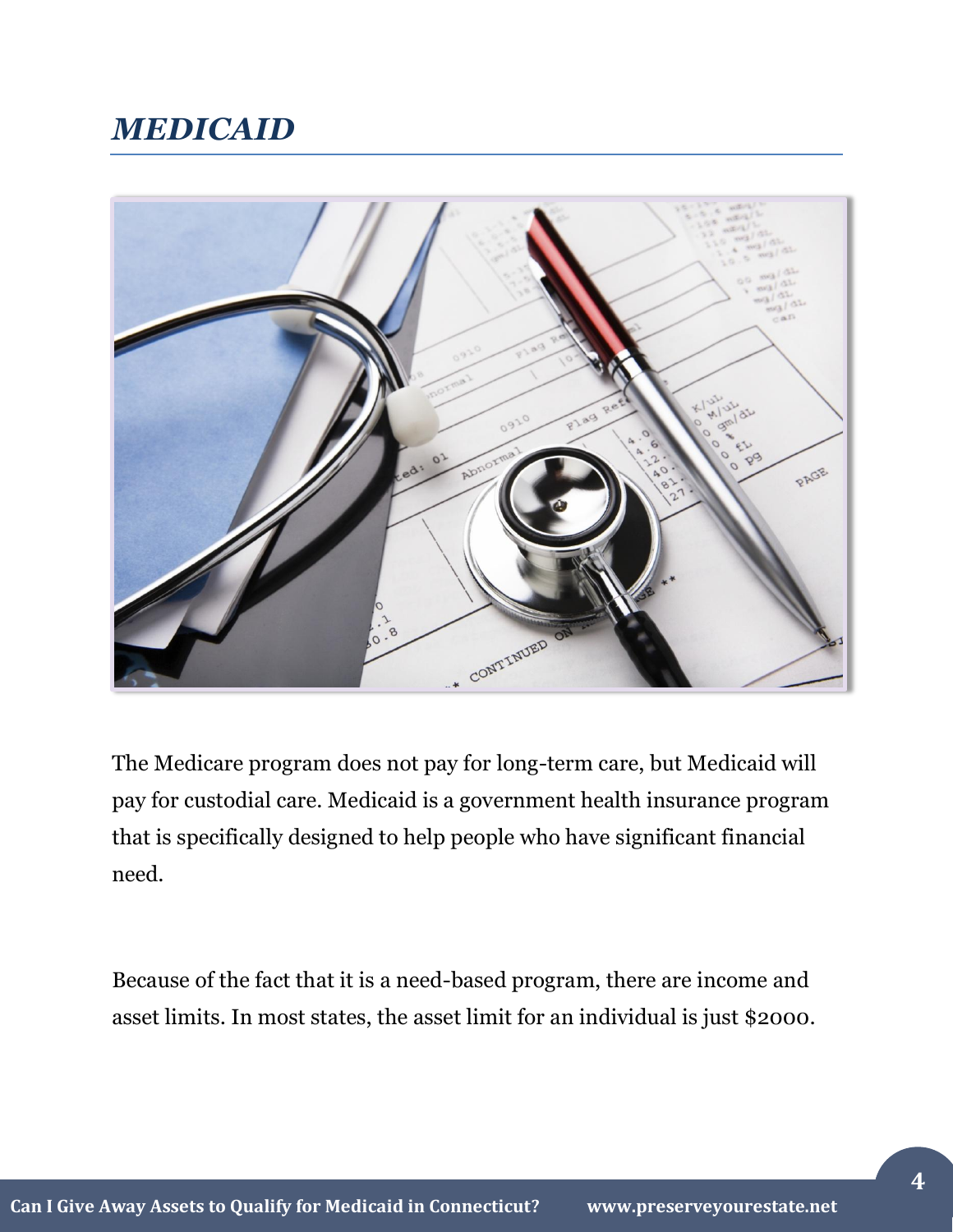However, to fully understand the lay of the land, you must understand the fact that everything that you own does not count when Medicaid is

evaluating your financial position. Your home does not count, but there is an equity limit. In the state of Connecticut in 2014, the home equity limit is \$814,000.

If a healthy spouse is remaining at home



while his or her spouse is entering a long-term care facility, there is no equity limit.

When you are applying for Medicaid you can keep your wedding and engagement rings and heirloom jewelry, and one vehicle that you use for transportation is not considered to be countable. You can maintain possession of your personal effects and household belongings, and you can have a life insurance policy valued at up to \$1500. The same amount can be set aside for burial or cremation expenses.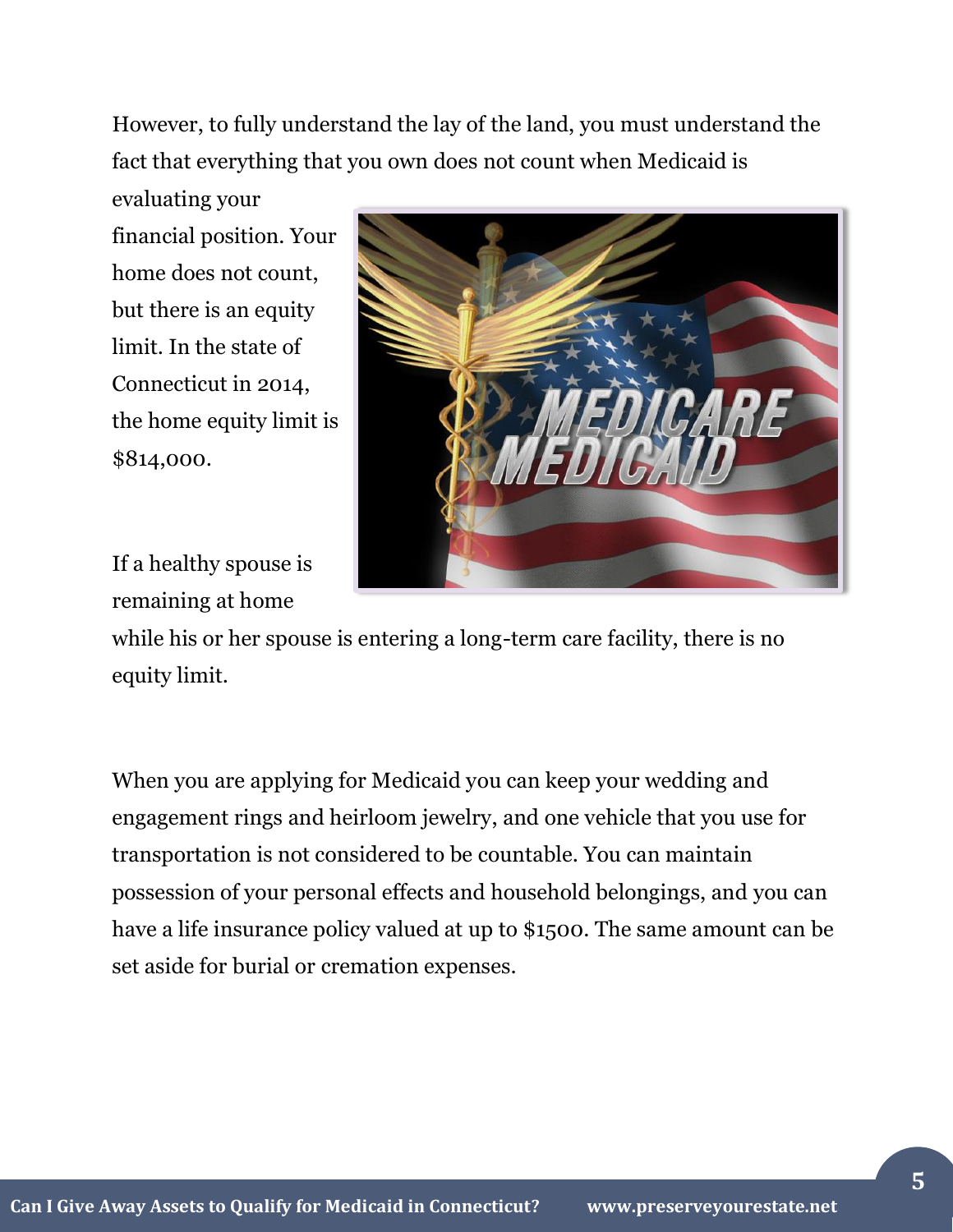

Can you just give away assets to qualify for Medicaid? The answer is yes and no. People do typically give assets to their loved ones as they aim toward Medicaid eligibility. However, you have to be aware of the 60 month lookback period.

The Medicaid evaluators will examine your financial transactions going back five years. If they find that you have given away assets within this five year period, your application will be denied initially.

Your eligibility will be delayed for a period of time that is based on the amount of the divestitures as they compare to the average cost of long-term care in Connecticut.

For example, let's say that the average cost for a year in a nursing home in Connecticut is \$100,000. Within this five year window you gave away \$200,000. Under this scenario, your eligibility would be delayed by two years, because the assets that you gave away would have paid for two years of nursing home care.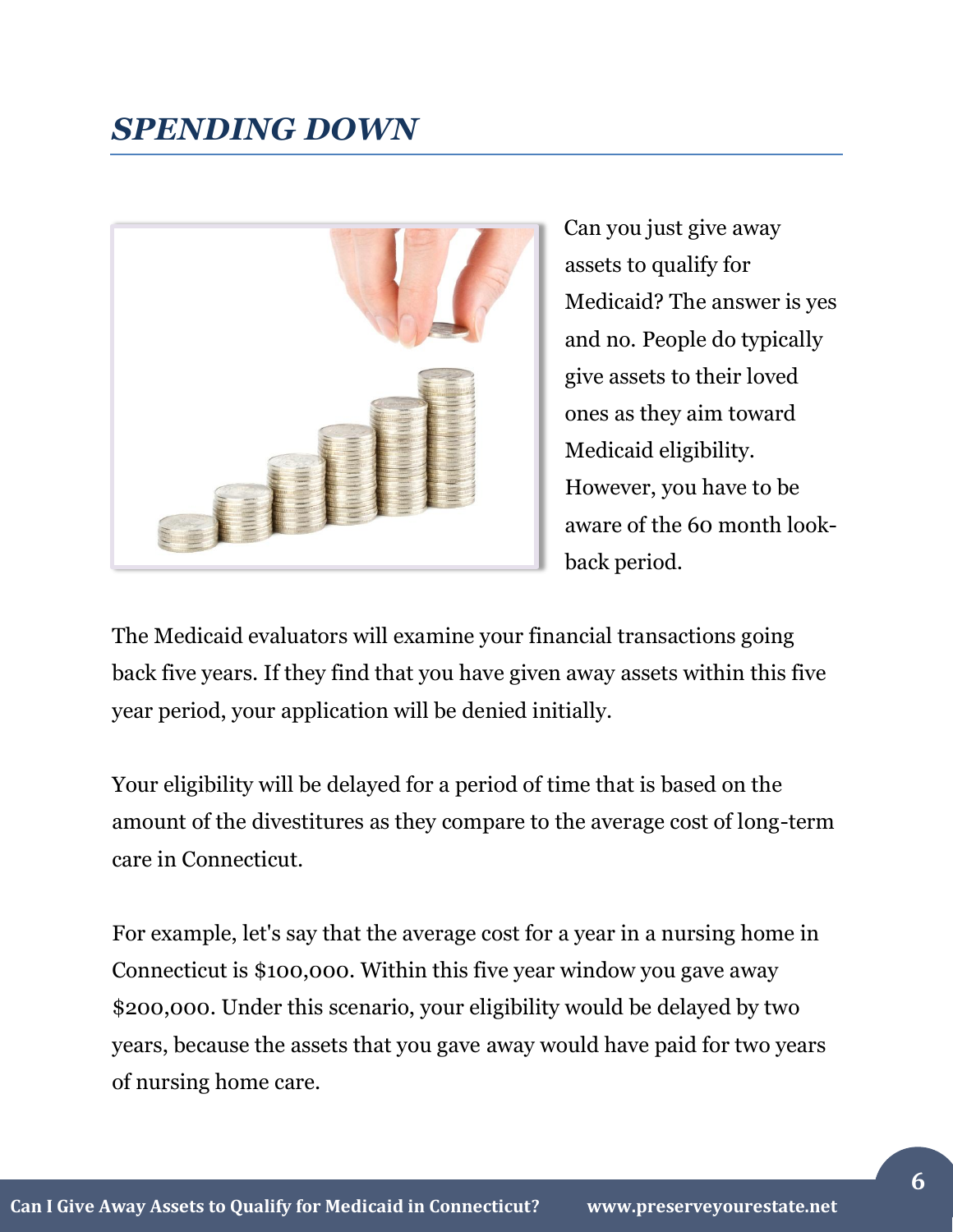### *SUMMARY*

Medicaid is relied upon by many senior citizens who need long-term care, because Medicare will not pay for custodial care. There are income and asset limits that you must meet to be able to qualify for Medicaid, because it is a program that is only available to people who can demonstrate significant financial need.

Many people engage in a process called a Medicaid spend down. When you spend down, you spend or give away assets before you apply for Medicaid.

However, there is a five-year look-back period. If you give away assets within five years of applying, your eligibility will be delayed. Because of the look-back, you must plan ahead carefully if you want to qualify for Medicaid at the ideal time.

If you have questions about Medicaid planning, schedule a consultation with a licensed elder law attorney.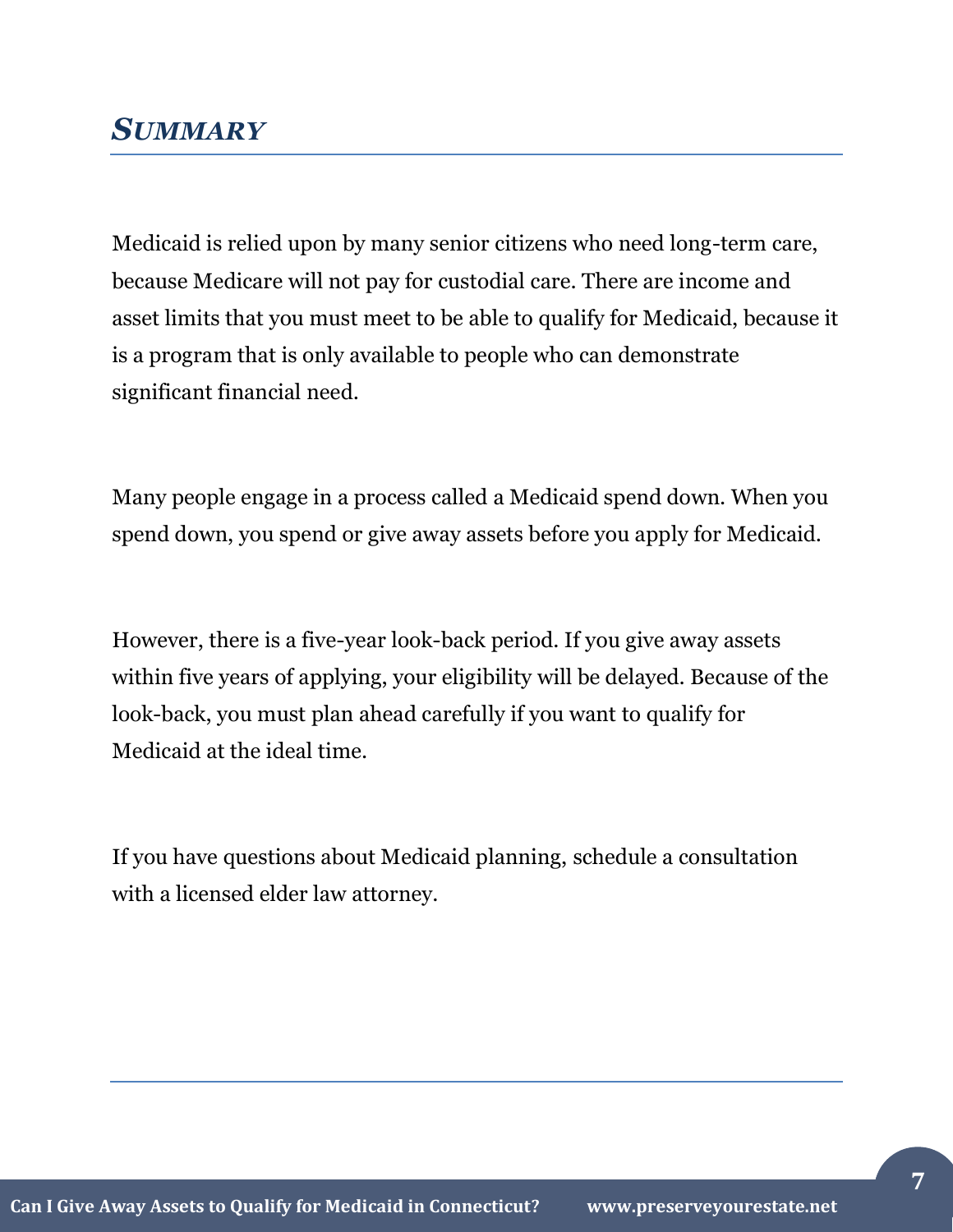## *REFERENCES*

CANHR [http://www.canhr.org/factsheets/medi](http://www.canhr.org/factsheets/medi-cal_fs/html/fs_medcal_overview.htm)[cal\\_fs/html/fs\\_medcal\\_overview.htm](http://www.canhr.org/factsheets/medi-cal_fs/html/fs_medcal_overview.htm)

LongTermCare.gov <http://longtermcare.gov/>